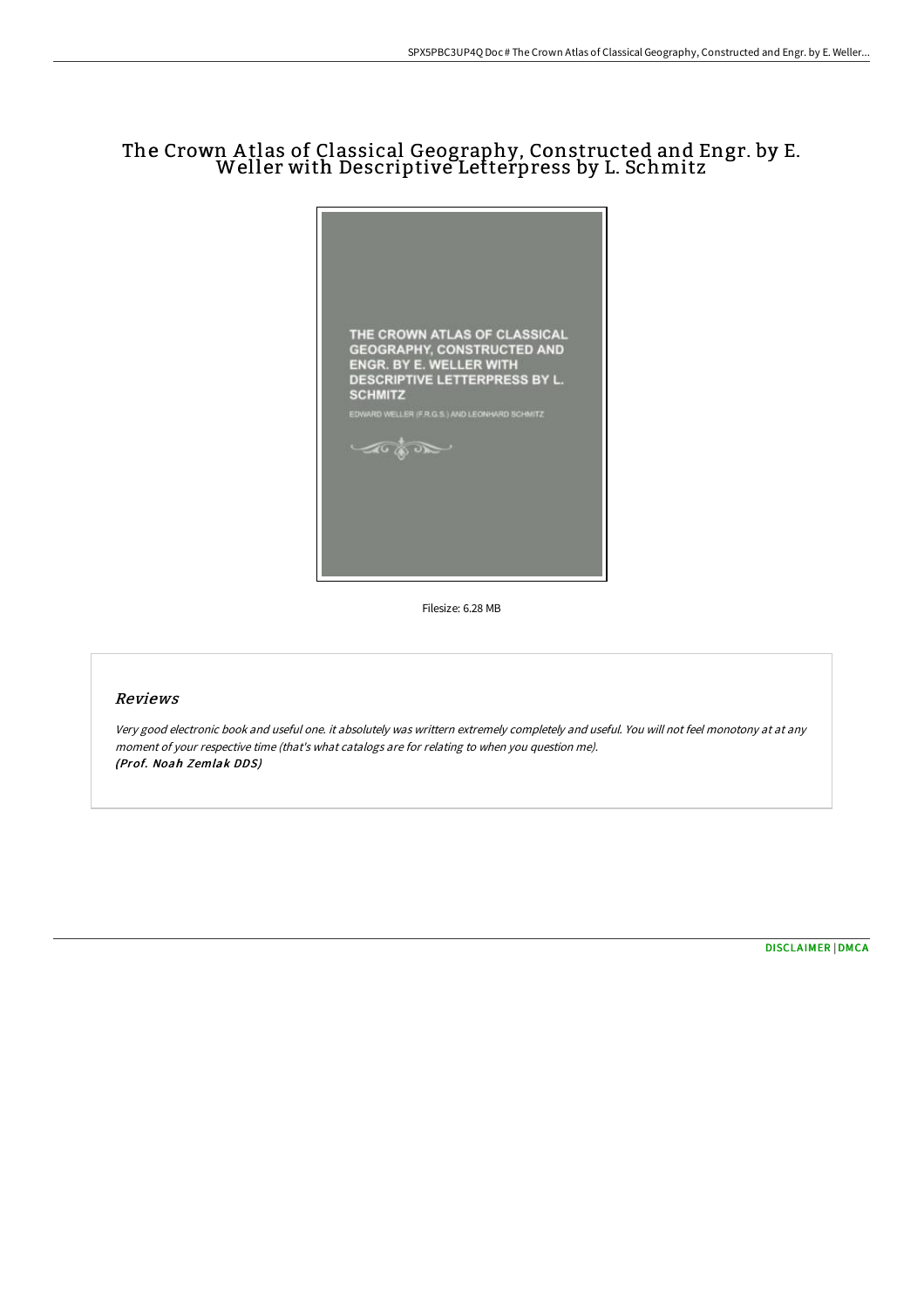## THE CROWN ATLAS OF CLASSICAL GEOGRAPHY, CONSTRUCTED AND ENGR. BY E. WELLER WITH DESCRIPTIVE LETTERPRESS BY L. SCHMITZ



Rarebooksclub.com, United States, 2013. Paperback. Book Condition: New. 246 x 189 mm. Language: English . Brand New Book \*\*\*\*\* Print on Demand \*\*\*\*\*.This historic book may have numerous typos and missing text. Purchasers can usually download a free scanned copy of the original book (without typos) from the publisher. Not indexed. Not illustrated. 1873 edition. Excerpt: .to works on the topography of Rome. We will only add, that the principal highroads of Italy all issued from Rome, and that Rome was amply provided with excellent water by means of aqueducts, some of which are still in use. Among the other towns of Latium the following deserve to be noticed: --Ostia, on the left bank of the left arm of the Tiber, the port-town of Rome, is said to have been founded by Ancus Marcius. Owing to the deposits of the Tiber, its harbour, in the course of time, became useless, and a new one was built at the point where the Tiber divides, and was called Portus Augusti. Ostia was then allowed to fall into decay; Tibur, on the south bank of the river Anio, in a delightful district, with a splendid cascade in its neighbourhood. Owing to the beauty and salubrity of the country, numerous villas were built in its neighbourhood, the grandest of which was that of the emperor Hadrian; Tusculum, southeast of Rome, on a hill connected with Mons Albanus, was, and still is, a favourite resort of the Romans during the hot season of the year. Cicero had a villa in the neighbourhood; Alba Longa, one of the most ancient towns of Latium, at the foot of Mons Albanus, is described in the legends as the mother city of Rome; Laurentum, south-west of Rome, seems to have been an important place during the period of the...

B Read The Crown Atlas of Classical Geography, [Constructed](http://bookera.tech/the-crown-atlas-of-classical-geography-construct.html) and Engr. by E. Weller with Descriptive Letterpress by L. Schmitz Online

Download PDF The Crown Atlas of Classical Geography, [Constructed](http://bookera.tech/the-crown-atlas-of-classical-geography-construct.html) and Engr. by E. Weller with Descriptive Letterpress by L. Schmitz